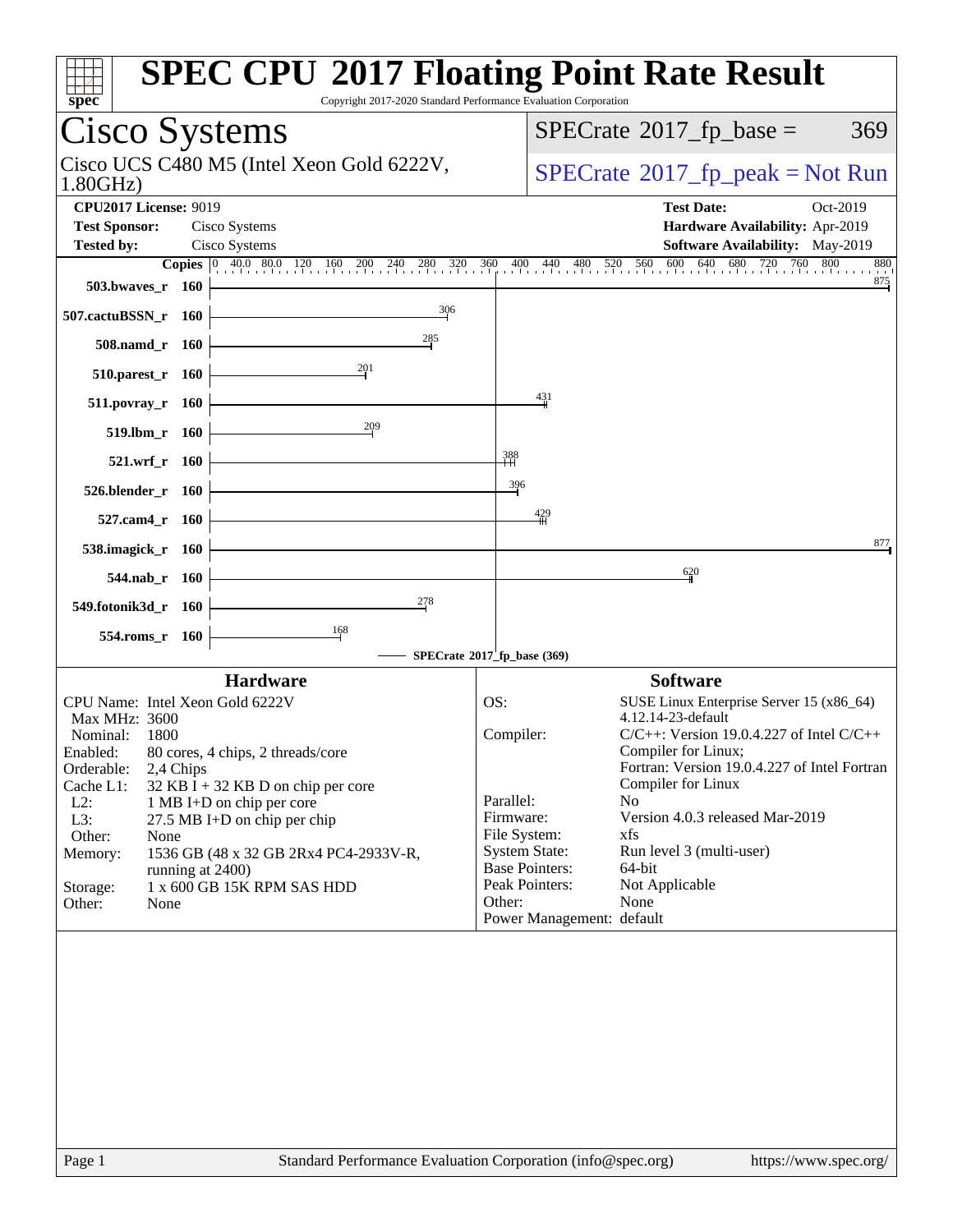

Copyright 2017-2020 Standard Performance Evaluation Corporation

## Cisco Systems

1.80GHz) Cisco UCS C480 M5 (Intel Xeon Gold 6222V,  $\begin{array}{c|c} | \text{SPECrate} \textdegree 2017\_fp\_peak = Not Run \end{array}$  $\begin{array}{c|c} | \text{SPECrate} \textdegree 2017\_fp\_peak = Not Run \end{array}$  $\begin{array}{c|c} | \text{SPECrate} \textdegree 2017\_fp\_peak = Not Run \end{array}$ 

 $SPECTate@2017_fp\_base = 369$ 

**[CPU2017 License:](http://www.spec.org/auto/cpu2017/Docs/result-fields.html#CPU2017License)** 9019 **[Test Date:](http://www.spec.org/auto/cpu2017/Docs/result-fields.html#TestDate)** Oct-2019 **[Test Sponsor:](http://www.spec.org/auto/cpu2017/Docs/result-fields.html#TestSponsor)** Cisco Systems **[Hardware Availability:](http://www.spec.org/auto/cpu2017/Docs/result-fields.html#HardwareAvailability)** Apr-2019 **[Tested by:](http://www.spec.org/auto/cpu2017/Docs/result-fields.html#Testedby)** Cisco Systems **[Software Availability:](http://www.spec.org/auto/cpu2017/Docs/result-fields.html#SoftwareAvailability)** May-2019

#### **[Results Table](http://www.spec.org/auto/cpu2017/Docs/result-fields.html#ResultsTable)**

| <b>Base</b>                       |               |                |                |                | <b>Peak</b> |                |            |               |                |              |                |              |                |              |
|-----------------------------------|---------------|----------------|----------------|----------------|-------------|----------------|------------|---------------|----------------|--------------|----------------|--------------|----------------|--------------|
| <b>Benchmark</b>                  | <b>Copies</b> | <b>Seconds</b> | Ratio          | <b>Seconds</b> | Ratio       | <b>Seconds</b> | Ratio      | <b>Copies</b> | <b>Seconds</b> | <b>Ratio</b> | <b>Seconds</b> | <b>Ratio</b> | <b>Seconds</b> | <b>Ratio</b> |
| 503.bwayes r                      | 160           | 1834           | 875            | 1834           | 875         | 1833           | 875        |               |                |              |                |              |                |              |
| 507.cactuBSSN r                   | 160           | 662            | 306            | 662            | 306         | 661            | 306        |               |                |              |                |              |                |              |
| $508$ .namd $r$                   | 160           | 532            | 286            | 534            | 285         | 534            | 285        |               |                |              |                |              |                |              |
| 510.parest_r                      | 160           | 2078           | 201            | 2081           | 201         | 2089           | 200        |               |                |              |                |              |                |              |
| 511.povray_r                      | 160           | 867            | 431            | 867            | 431         | 861            | 434        |               |                |              |                |              |                |              |
| 519.1bm r                         | 160           | 806            | 209            | 805            | 209         | 806            | 209        |               |                |              |                |              |                |              |
| 521.wrf                           | 160           | 942            | 380            | 924            | 388         | 912            | 393        |               |                |              |                |              |                |              |
| 526.blender r                     | 160           | 615            | 396            | 615            | 396         | 615            | 396        |               |                |              |                |              |                |              |
| $527$ .cam $4r$                   | 160           | 647            | 433            | 652            | 429         | 657            | 426        |               |                |              |                |              |                |              |
| 538.imagick_r                     | 160           | 453            | 878            | 455            | 875         | 454            | 877        |               |                |              |                |              |                |              |
| 544.nab_r                         | 160           | 434            | 620            | 435            | 618         | 433            | 622        |               |                |              |                |              |                |              |
| 549.fotonik3d r                   | 160           | 2239           | 278            | 2241           | 278         | 2241           | 278        |               |                |              |                |              |                |              |
| $554$ .roms_r                     | 160           | 1509           | 169            | 1513           | 168         | 1512           | <u>168</u> |               |                |              |                |              |                |              |
| $SPECrate*2017_fp\_base =$        |               |                | 369            |                |             |                |            |               |                |              |                |              |                |              |
| $SPECrate^{\circ}2017$ _fp_peak = |               |                | <b>Not Run</b> |                |             |                |            |               |                |              |                |              |                |              |

Results appear in the [order in which they were run](http://www.spec.org/auto/cpu2017/Docs/result-fields.html#RunOrder). Bold underlined text [indicates a median measurement](http://www.spec.org/auto/cpu2017/Docs/result-fields.html#Median).

#### **[Submit Notes](http://www.spec.org/auto/cpu2017/Docs/result-fields.html#SubmitNotes)**

 The numactl mechanism was used to bind copies to processors. The config file option 'submit' was used to generate numactl commands to bind each copy to a specific processor. For details, please see the config file.

#### **[Operating System Notes](http://www.spec.org/auto/cpu2017/Docs/result-fields.html#OperatingSystemNotes)**

Stack size set to unlimited using "ulimit -s unlimited"

#### **[Environment Variables Notes](http://www.spec.org/auto/cpu2017/Docs/result-fields.html#EnvironmentVariablesNotes)**

Environment variables set by runcpu before the start of the run: LD LIBRARY PATH = "/home/cpu2017/lib/intel64"

#### **[General Notes](http://www.spec.org/auto/cpu2017/Docs/result-fields.html#GeneralNotes)**

 Binaries compiled on a system with 1x Intel Core i9-7900X CPU + 32GB RAM memory using Redhat Enterprise Linux 7.5 Transparent Huge Pages enabled by default Prior to runcpu invocation Filesystem page cache synced and cleared with: sync; echo 3> /proc/sys/vm/drop caches

**(Continued on next page)**

| Page 2 | Standard Performance Evaluation Corporation (info@spec.org) | https://www.spec.org/ |
|--------|-------------------------------------------------------------|-----------------------|
|--------|-------------------------------------------------------------|-----------------------|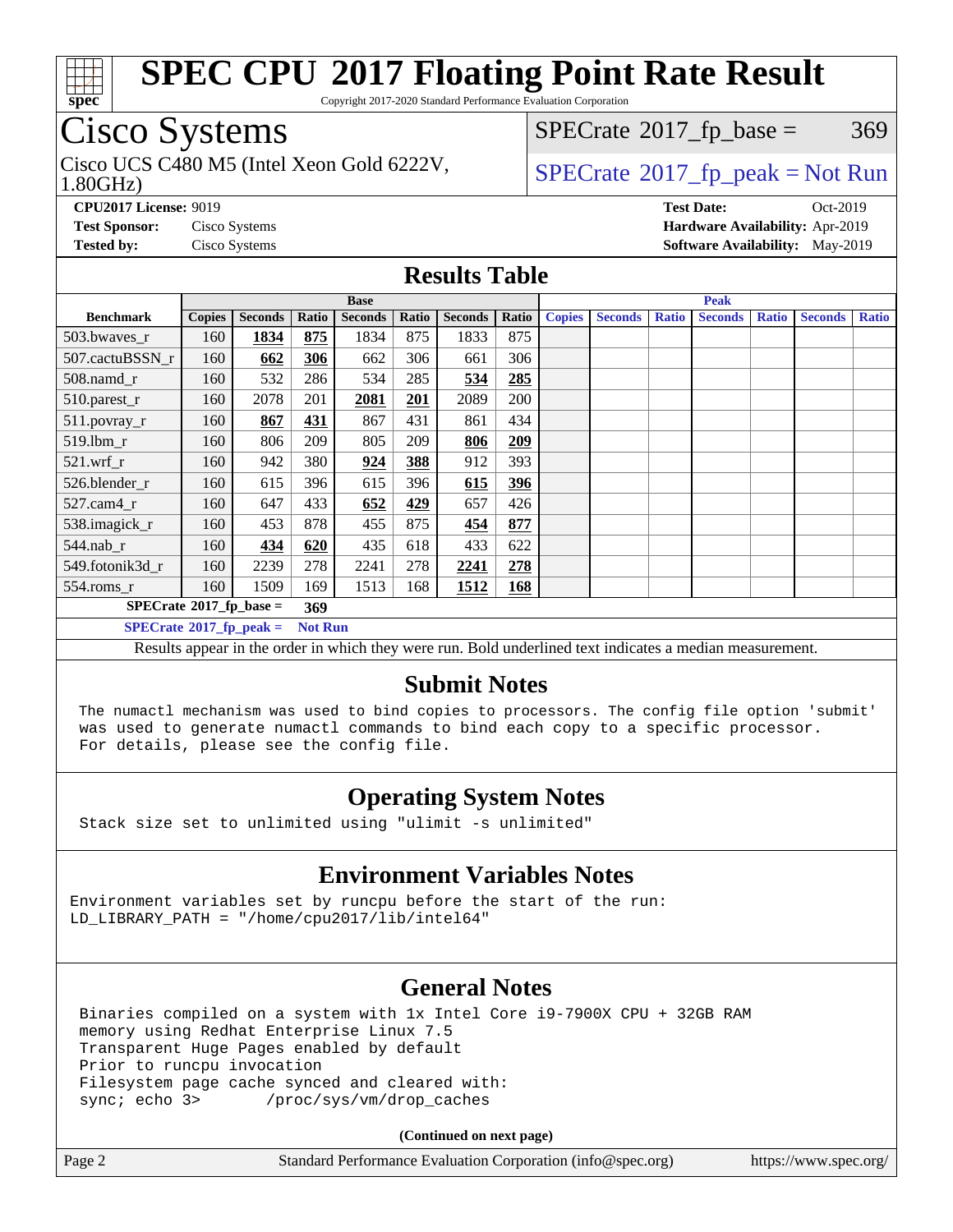

Copyright 2017-2020 Standard Performance Evaluation Corporation

## Cisco Systems

Cisco UCS C480 M5 (Intel Xeon Gold 6222V, 1.80GHz)

 $SPECTate@2017_fp\_base = 369$ 

 $SPECTate$ <sup>®</sup>[2017\\_fp\\_peak = N](http://www.spec.org/auto/cpu2017/Docs/result-fields.html#SPECrate2017fppeak)ot Run

**[CPU2017 License:](http://www.spec.org/auto/cpu2017/Docs/result-fields.html#CPU2017License)** 9019 **[Test Date:](http://www.spec.org/auto/cpu2017/Docs/result-fields.html#TestDate)** Oct-2019 **[Test Sponsor:](http://www.spec.org/auto/cpu2017/Docs/result-fields.html#TestSponsor)** Cisco Systems **[Hardware Availability:](http://www.spec.org/auto/cpu2017/Docs/result-fields.html#HardwareAvailability)** Apr-2019 **[Tested by:](http://www.spec.org/auto/cpu2017/Docs/result-fields.html#Testedby)** Cisco Systems **[Software Availability:](http://www.spec.org/auto/cpu2017/Docs/result-fields.html#SoftwareAvailability)** May-2019

#### **[General Notes \(Continued\)](http://www.spec.org/auto/cpu2017/Docs/result-fields.html#GeneralNotes)**

Page 3 Standard Performance Evaluation Corporation [\(info@spec.org\)](mailto:info@spec.org) <https://www.spec.org/> runcpu command invoked through numactl i.e.: numactl --interleave=all runcpu <etc> NA: The test sponsor attests, as of date of publication, that CVE-2017-5754 (Meltdown) is mitigated in the system as tested and documented. Yes: The test sponsor attests, as of date of publication, that CVE-2017-5753 (Spectre variant 1) is mitigated in the system as tested and documented. Yes: The test sponsor attests, as of date of publication, that CVE-2017-5715 (Spectre variant 2) is mitigated in the system as tested and documented. **[Platform Notes](http://www.spec.org/auto/cpu2017/Docs/result-fields.html#PlatformNotes)** BIOS Settings: Intel HyperThreading Technology set to Enabled SNC set to Enabled IMC Interleaving set to 1-way Interleave Patrol Scrub set to Disabled Sysinfo program /home/cpu2017/bin/sysinfo Rev: r6365 of 2019-08-21 295195f888a3d7edb1e6e46a485a0011 running on linux-mz3p Tue Oct 22 02:09:52 2019 SUT (System Under Test) info as seen by some common utilities. For more information on this section, see <https://www.spec.org/cpu2017/Docs/config.html#sysinfo> From /proc/cpuinfo model name : Intel(R) Xeon(R) Gold 6222V CPU @ 1.80GHz 4 "physical id"s (chips) 160 "processors" cores, siblings (Caution: counting these is hw and system dependent. The following excerpts from /proc/cpuinfo might not be reliable. Use with caution.) cpu cores : 20 siblings : 40 physical 0: cores 0 1 2 3 4 8 9 10 11 12 16 17 18 19 20 24 25 26 27 28 physical 1: cores 0 1 2 3 4 8 9 10 11 12 16 17 18 19 20 24 25 26 27 28 physical 2: cores 0 1 2 3 4 8 9 10 11 12 16 17 18 19 20 24 25 26 27 28 physical 3: cores 0 1 2 3 4 8 9 10 11 12 16 17 18 19 20 24 25 26 27 28 From lscpu: Architecture: x86\_64 CPU op-mode(s): 32-bit, 64-bit Byte Order: Little Endian  $CPU(s):$  160 On-line CPU(s) list: 0-159 Thread(s) per core: 2 Core(s) per socket: 20 **(Continued on next page)**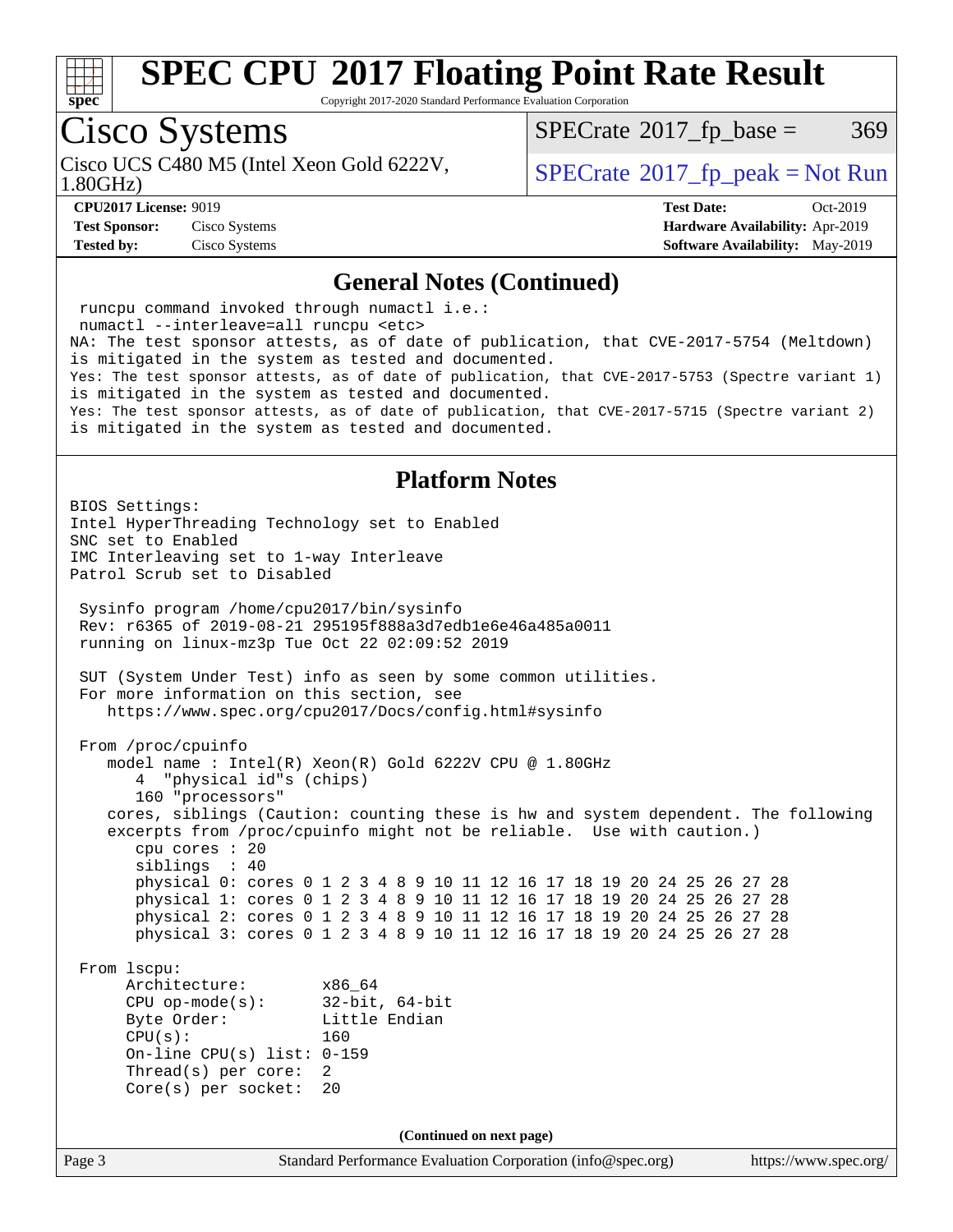

Copyright 2017-2020 Standard Performance Evaluation Corporation

# Cisco Systems<br>Cisco UCS C480 M5 (Intel Xeon Gold 6222V, 1.80GHz)

 $SPECTate@2017_fp\_base = 369$ 

 $SPECTate$ <sup>®</sup>[2017\\_fp\\_peak = N](http://www.spec.org/auto/cpu2017/Docs/result-fields.html#SPECrate2017fppeak)ot Run

**[CPU2017 License:](http://www.spec.org/auto/cpu2017/Docs/result-fields.html#CPU2017License)** 9019 **[Test Date:](http://www.spec.org/auto/cpu2017/Docs/result-fields.html#TestDate)** Oct-2019 **[Test Sponsor:](http://www.spec.org/auto/cpu2017/Docs/result-fields.html#TestSponsor)** Cisco Systems **[Hardware Availability:](http://www.spec.org/auto/cpu2017/Docs/result-fields.html#HardwareAvailability)** Apr-2019 **[Tested by:](http://www.spec.org/auto/cpu2017/Docs/result-fields.html#Testedby)** Cisco Systems **[Software Availability:](http://www.spec.org/auto/cpu2017/Docs/result-fields.html#SoftwareAvailability)** May-2019

#### **[Platform Notes \(Continued\)](http://www.spec.org/auto/cpu2017/Docs/result-fields.html#PlatformNotes)**

| Socket(s):                 | 4                                                                                    |
|----------------------------|--------------------------------------------------------------------------------------|
| NUMA $node(s)$ :           | 8                                                                                    |
| Vendor ID:                 | GenuineIntel                                                                         |
| CPU family:                | 6                                                                                    |
| Model:                     | 85                                                                                   |
| Model name:                | $Intel(R) Xeon(R) Gold 6222V CPU @ 1.80GHz$                                          |
| Stepping:                  | 7                                                                                    |
| CPU MHz:                   | 1800.000                                                                             |
| CPU max MHz:               | 3600.0000                                                                            |
| CPU min MHz:               | 800.0000                                                                             |
| BogoMIPS:                  | 3600.00                                                                              |
| Virtualization:            | $VT - x$                                                                             |
| L1d cache:                 | 32K                                                                                  |
| Lli cache:                 | 32K                                                                                  |
| L2 cache:                  | 1024K                                                                                |
| L3 cache:                  | 28160K                                                                               |
| NUMA node0 CPU(s):         | $0-2, 5, 6, 10-12, 15, 16, 80-82, 85, 86, 90-92, 95, 96$                             |
| NUMA nodel CPU(s):         | 3, 4, 7-9, 13, 14, 17-19, 83, 84, 87-89, 93, 94, 97-99                               |
| NUMA node2 CPU(s):         | 20-22, 25, 26, 30-32, 35, 36, 100-102, 105, 106, 110-112, 115, 116                   |
| NUMA node3 CPU(s):         | 23, 24, 27-29, 33, 34, 37-39, 103, 104, 107-109, 113, 114, 117-119                   |
| NUMA node4 CPU(s):         | 40-42, 45, 46, 50-52, 55, 56, 120-122, 125, 126, 130-132, 135, 136                   |
| NUMA node5 CPU(s):         | 43, 44, 47-49, 53, 54, 57-59, 123, 124, 127-129, 133, 134, 137-139                   |
| NUMA node6 CPU(s):         | 60-62, 65, 66, 70-72, 75, 76, 140-142, 145, 146, 150-152, 155, 156                   |
| NUMA node7 CPU(s):         | 63, 64, 67-69, 73, 74, 77-79, 143, 144, 147-149, 153, 154, 157-159                   |
| Flaqs:                     | fpu vme de pse tsc msr pae mce cx8 apic sep mtrr pge mca cmov                        |
|                            | pat pse36 clflush dts acpi mmx fxsr sse sse2 ss ht tm pbe syscall nx pdpelgb rdtscp  |
|                            | lm constant_tsc art arch_perfmon pebs bts rep_good nopl xtopology nonstop_tsc cpuid  |
|                            | aperfmperf tsc_known_freq pni pclmulqdq dtes64 monitor ds_cpl vmx smx est tm2 ssse3  |
|                            | sdbg fma cx16 xtpr pdcm pcid dca sse4_1 sse4_2 x2apic movbe popcnt                   |
|                            |                                                                                      |
|                            | tsc_deadline_timer aes xsave avx f16c rdrand lahf_lm abm 3dnowprefetch cpuid_fault   |
|                            | epb cat_13 cdp_13 invpcid_single mba tpr_shadow vnmi flexpriority ept vpid fsgsbase  |
|                            | tsc_adjust bmil hle avx2 smep bmi2 erms invpcid rtm cqm mpx rdt_a avx512f avx512dq   |
|                            | rdseed adx smap clflushopt clwb intel_pt avx512cd avx512bw avx512vl xsaveopt xsavec  |
|                            | xgetbvl xsaves cqm_llc cqm_occup_llc cqm_mbm_total cqm_mbm_local ibpb ibrs stibp     |
|                            | dtherm ida arat pln pts hwp hwp_act_window hwp_epp hwp_pkg_req pku ospke avx512_vnni |
| arch_capabilities ssbd     |                                                                                      |
|                            |                                                                                      |
| /proc/cpuinfo cache data   |                                                                                      |
| cache size : 28160 KB      |                                                                                      |
|                            |                                                                                      |
| From numactl --hardware    | WARNING: a numactl 'node' might or might not correspond to a                         |
| physical chip.             |                                                                                      |
| $available: 8 nodes (0-7)$ |                                                                                      |
|                            | node 0 cpus: 0 1 2 5 6 10 11 12 15 16 80 81 82 85 86 90 91 92 95 96                  |
| node 0 size: 192095 MB     |                                                                                      |
| node 0 free: 186186 MB     |                                                                                      |
|                            | node 1 cpus: 3 4 7 8 9 13 14 17 18 19 83 84 87 88 89 93 94 97 98 99                  |
|                            |                                                                                      |
|                            | (Continued on next page)                                                             |
|                            |                                                                                      |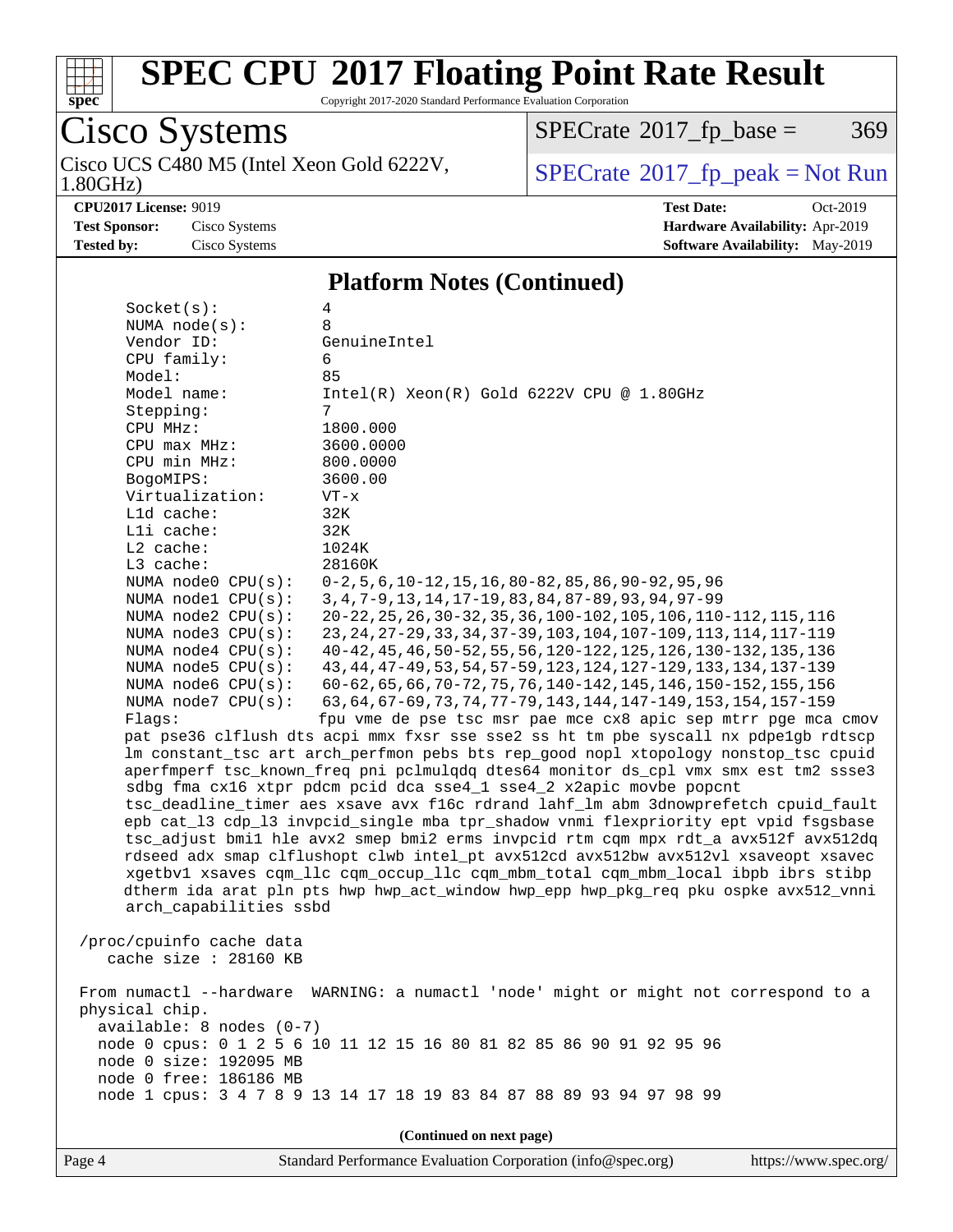

Copyright 2017-2020 Standard Performance Evaluation Corporation

## Cisco Systems

Cisco UCS C480 M5 (Intel Xeon Gold 6222V, 1.80GHz)

 $SPECTate@2017_fp\_base = 369$ 

 $SPECTate$ <sup>®</sup>[2017\\_fp\\_peak = N](http://www.spec.org/auto/cpu2017/Docs/result-fields.html#SPECrate2017fppeak)ot Run

**[Tested by:](http://www.spec.org/auto/cpu2017/Docs/result-fields.html#Testedby)** Cisco Systems **[Software Availability:](http://www.spec.org/auto/cpu2017/Docs/result-fields.html#SoftwareAvailability)** May-2019

**[CPU2017 License:](http://www.spec.org/auto/cpu2017/Docs/result-fields.html#CPU2017License)** 9019 **[Test Date:](http://www.spec.org/auto/cpu2017/Docs/result-fields.html#TestDate)** Oct-2019 **[Test Sponsor:](http://www.spec.org/auto/cpu2017/Docs/result-fields.html#TestSponsor)** Cisco Systems **[Hardware Availability:](http://www.spec.org/auto/cpu2017/Docs/result-fields.html#HardwareAvailability)** Apr-2019

#### **[Platform Notes \(Continued\)](http://www.spec.org/auto/cpu2017/Docs/result-fields.html#PlatformNotes)**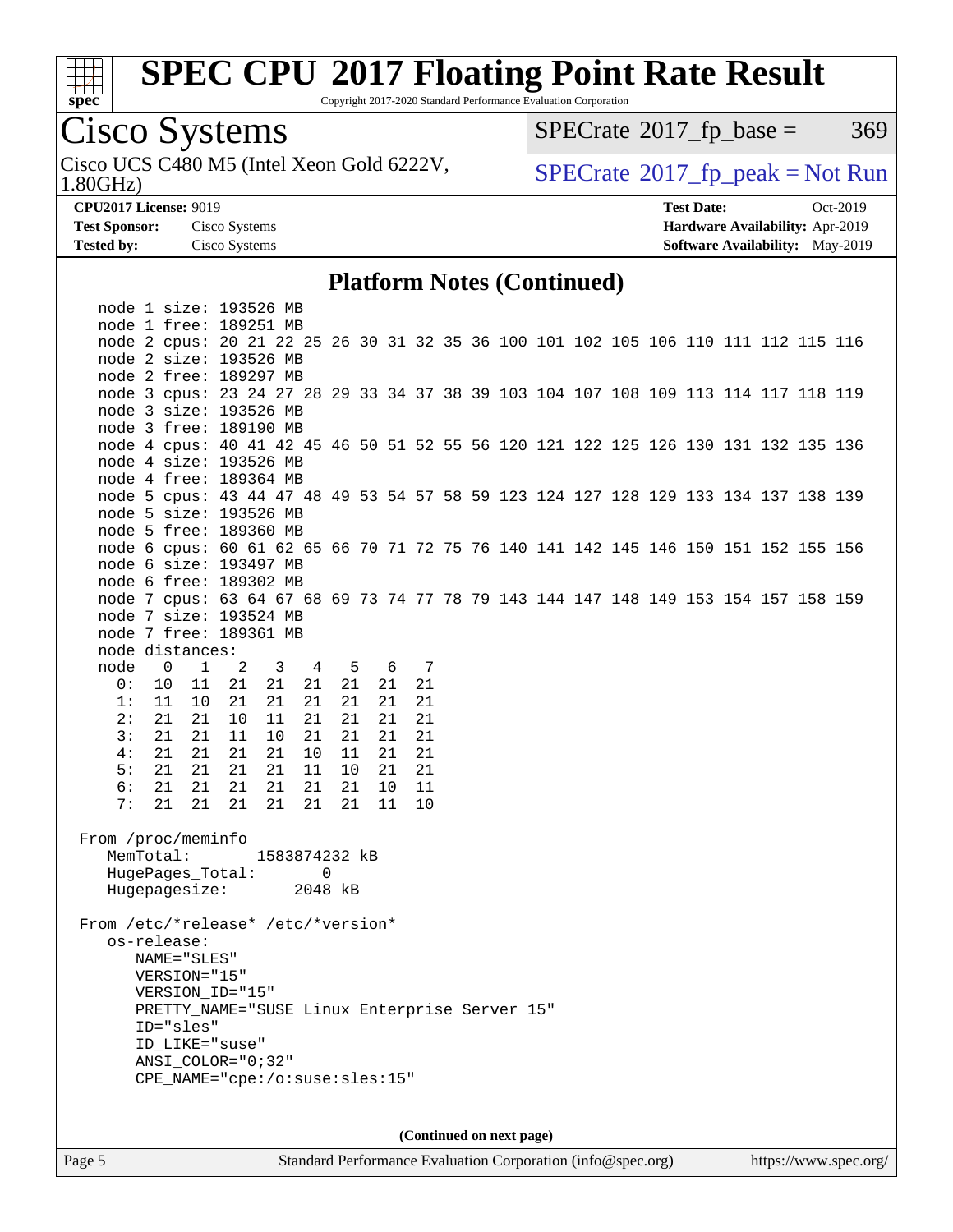

Copyright 2017-2020 Standard Performance Evaluation Corporation

## Cisco Systems

1.80GHz) Cisco UCS C480 M5 (Intel Xeon Gold 6222V,  $\begin{array}{c|c} | \text{SPECrate} \textdegree 2017\_fp\_peak = Not Run \end{array}$  $\begin{array}{c|c} | \text{SPECrate} \textdegree 2017\_fp\_peak = Not Run \end{array}$  $\begin{array}{c|c} | \text{SPECrate} \textdegree 2017\_fp\_peak = Not Run \end{array}$ 

 $SPECTate@2017_fp\_base = 369$ 

**[Test Sponsor:](http://www.spec.org/auto/cpu2017/Docs/result-fields.html#TestSponsor)** Cisco Systems **[Hardware Availability:](http://www.spec.org/auto/cpu2017/Docs/result-fields.html#HardwareAvailability)** Apr-2019 **[Tested by:](http://www.spec.org/auto/cpu2017/Docs/result-fields.html#Testedby)** Cisco Systems **[Software Availability:](http://www.spec.org/auto/cpu2017/Docs/result-fields.html#SoftwareAvailability)** May-2019

**[CPU2017 License:](http://www.spec.org/auto/cpu2017/Docs/result-fields.html#CPU2017License)** 9019 **[Test Date:](http://www.spec.org/auto/cpu2017/Docs/result-fields.html#TestDate)** Oct-2019

#### **[Platform Notes \(Continued\)](http://www.spec.org/auto/cpu2017/Docs/result-fields.html#PlatformNotes)**

 uname -a: Linux linux-mz3p 4.12.14-23-default #1 SMP Tue May 29 21:04:44 UTC 2018 (cd0437b) x86\_64 x86\_64 x86\_64 GNU/Linux Kernel self-reported vulnerability status: CVE-2018-3620 (L1 Terminal Fault): No status reported Microarchitectural Data Sampling: No status reported CVE-2017-5754 (Meltdown): Not affected CVE-2018-3639 (Speculative Store Bypass): Mitigation: Speculative Store Bypass disabled via prctl and seccomp CVE-2017-5753 (Spectre variant 1): Mitigation: \_\_user pointer sanitization CVE-2017-5715 (Spectre variant 2): Mitigation: Indirect Branch Restricted Speculation, IBPB, IBRS\_FW run-level 3 Oct 21 20:47 SPEC is set to: /home/cpu2017 Filesystem Type Size Used Avail Use% Mounted on /dev/sdb2 xfs 549G 116G 434G 21% / From /sys/devices/virtual/dmi/id BIOS: Cisco Systems, Inc. C480M5.4.0.3.32.0301190121 03/01/2019 Vendor: Cisco Product: UCSC-C480-M5

Serial: FCH2238W019

 Additional information from dmidecode follows. WARNING: Use caution when you interpret this section. The 'dmidecode' program reads system data which is "intended to allow hardware to be accurately determined", but the intent may not be met, as there are frequent changes to hardware, firmware, and the "DMTF SMBIOS" standard. Memory:

48x 0xCE00 M393A4K40CB2-CVF 32 GB 2 rank 2933, configured at 2400

(End of data from sysinfo program)

#### **[Compiler Version Notes](http://www.spec.org/auto/cpu2017/Docs/result-fields.html#CompilerVersionNotes)**

============================================================================== C  $| 519.1bm_r(base) 538.imagick_r(base) 544.nab_r(base)$ ------------------------------------------------------------------------------ Intel(R) C Intel(R) 64 Compiler for applications running on Intel(R)  $64$ , Version 19.0.4.227 Build 20190416 Copyright (C) 1985-2019 Intel Corporation. All rights reserved. ------------------------------------------------------------------------------

**(Continued on next page)**

Page 6 Standard Performance Evaluation Corporation [\(info@spec.org\)](mailto:info@spec.org) <https://www.spec.org/>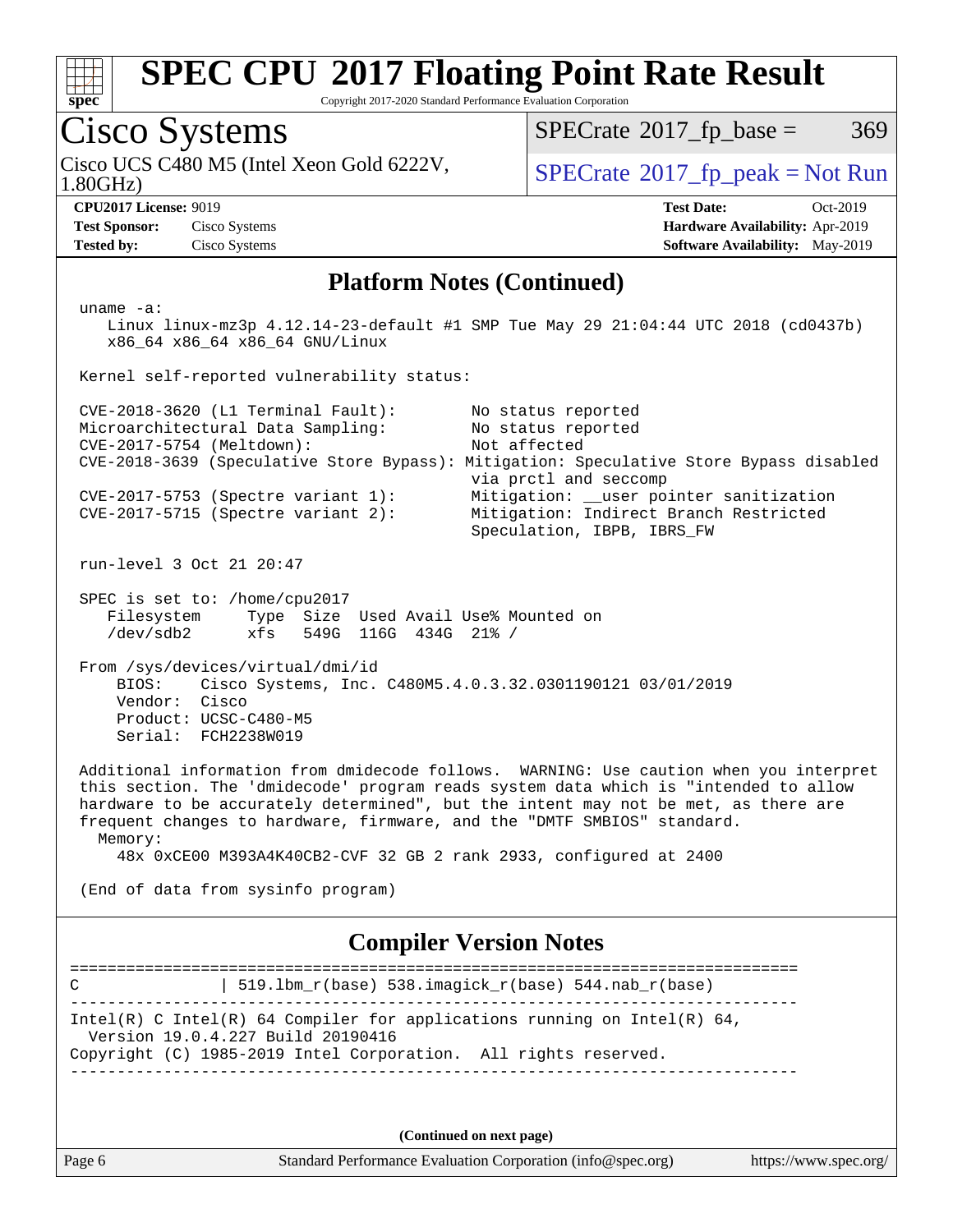

Copyright 2017-2020 Standard Performance Evaluation Corporation

## Cisco Systems

Cisco UCS C480 M5 (Intel Xeon Gold 6222V,  $SPECrate@2017_fp\_peak = Not Run$  $SPECrate@2017_fp\_peak = Not Run$ 

 $SPECTate@2017_fp\_base = 369$ 

1.80GHz)

**[CPU2017 License:](http://www.spec.org/auto/cpu2017/Docs/result-fields.html#CPU2017License)** 9019 **[Test Date:](http://www.spec.org/auto/cpu2017/Docs/result-fields.html#TestDate)** Oct-2019 **[Test Sponsor:](http://www.spec.org/auto/cpu2017/Docs/result-fields.html#TestSponsor)** Cisco Systems **[Hardware Availability:](http://www.spec.org/auto/cpu2017/Docs/result-fields.html#HardwareAvailability)** Apr-2019 **[Tested by:](http://www.spec.org/auto/cpu2017/Docs/result-fields.html#Testedby)** Cisco Systems **[Software Availability:](http://www.spec.org/auto/cpu2017/Docs/result-fields.html#SoftwareAvailability)** May-2019

#### **[Compiler Version Notes \(Continued\)](http://www.spec.org/auto/cpu2017/Docs/result-fields.html#CompilerVersionNotes)**

| $C++$      | $\vert$ 508.namd_r(base) 510.parest_r(base)                                                                           |
|------------|-----------------------------------------------------------------------------------------------------------------------|
|            | Intel(R) $C++$ Intel(R) 64 Compiler for applications running on Intel(R) 64,<br>Version 19.0.4.227 Build 20190416     |
|            | Copyright (C) 1985-2019 Intel Corporation. All rights reserved.                                                       |
|            |                                                                                                                       |
| C++, C     | $\vert$ 511.povray_r(base) 526.blender_r(base)                                                                        |
|            | Intel(R) $C++$ Intel(R) 64 Compiler for applications running on Intel(R) 64,<br>Version 19.0.4.227 Build 20190416     |
|            | Copyright (C) 1985-2019 Intel Corporation. All rights reserved.                                                       |
|            | Intel(R) C Intel(R) 64 Compiler for applications running on Intel(R) 64,<br>Version 19.0.4.227 Build 20190416         |
|            | Copyright (C) 1985-2019 Intel Corporation. All rights reserved.                                                       |
|            |                                                                                                                       |
|            |                                                                                                                       |
|            | $C++$ , C, Fortran   507.cactuBSSN_r(base)                                                                            |
|            | Intel(R) $C++$ Intel(R) 64 Compiler for applications running on Intel(R) 64,                                          |
|            | Version 19.0.4.227 Build 20190416                                                                                     |
|            | Copyright (C) 1985-2019 Intel Corporation. All rights reserved.                                                       |
|            | Intel(R) C Intel(R) 64 Compiler for applications running on Intel(R) 64,                                              |
|            | Version 19.0.4.227 Build 20190416<br>Copyright (C) 1985-2019 Intel Corporation. All rights reserved.                  |
|            | $Intel(R)$ Fortran Intel(R) 64 Compiler for applications running on Intel(R)                                          |
|            | 64, Version 19.0.4.227 Build 20190416                                                                                 |
|            | Copyright (C) 1985-2019 Intel Corporation. All rights reserved.                                                       |
|            |                                                                                                                       |
|            |                                                                                                                       |
| Fortran    | $\vert$ 503.bwaves_r(base) 549.fotonik3d_r(base) 554.roms_r(base)                                                     |
|            | $Intel(R)$ Fortran Intel(R) 64 Compiler for applications running on Intel(R)                                          |
|            | 64, Version 19.0.4.227 Build 20190416                                                                                 |
|            | Copyright (C) 1985-2019 Intel Corporation. All rights reserved.                                                       |
|            |                                                                                                                       |
|            |                                                                                                                       |
| Fortran, C | $521.wrf_r(base) 527.cam4_r(base)$                                                                                    |
|            | Intel(R) Fortran Intel(R) 64 Compiler for applications running on $Intel(R)$<br>64, Version 19.0.4.227 Build 20190416 |
|            | Copyright (C) 1985-2019 Intel Corporation. All rights reserved.                                                       |
|            | (Continued on next page)                                                                                              |
| Page 7     | Standard Performance Evaluation Corporation (info@spec.org)<br>https://www.spec.org/                                  |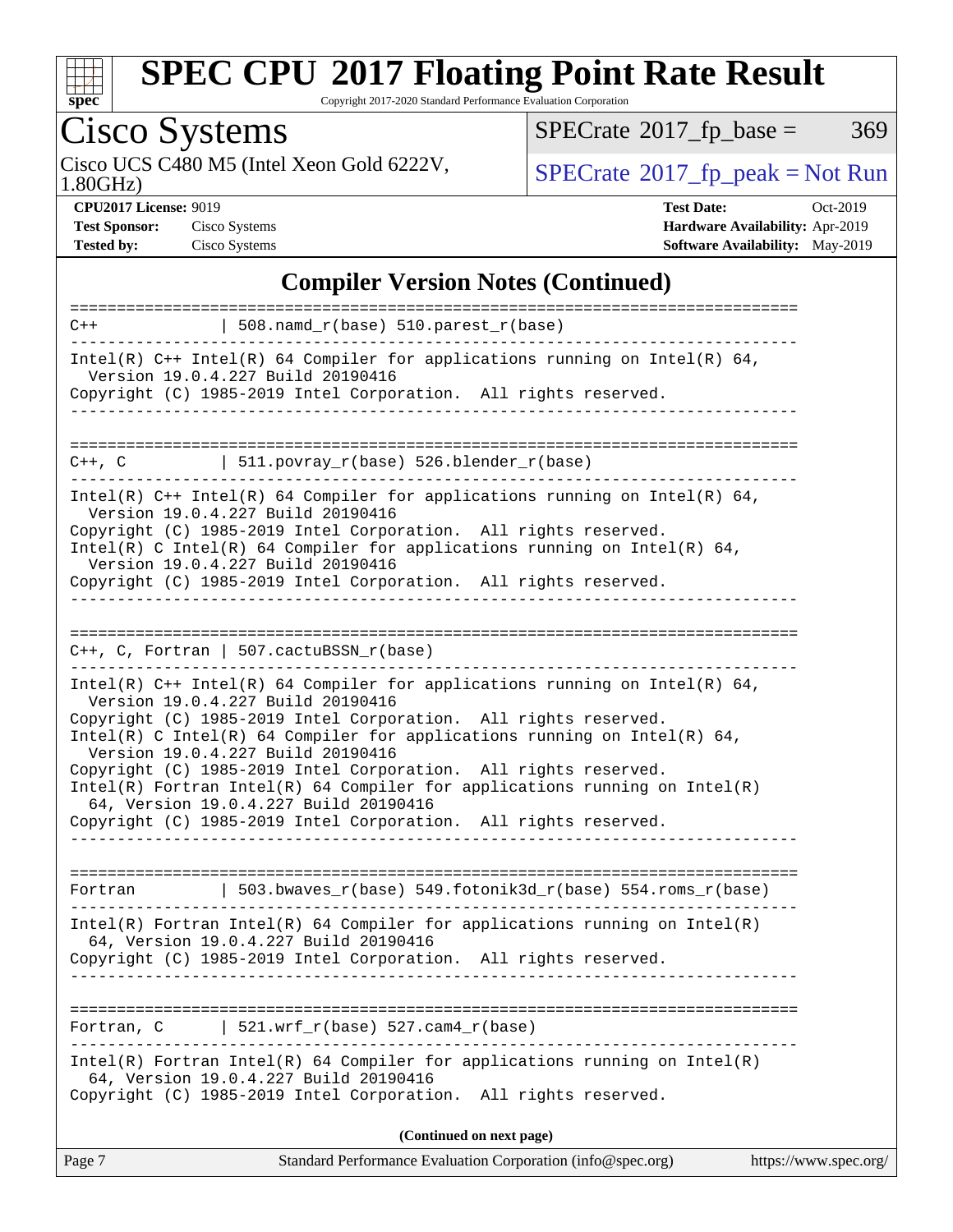

Copyright 2017-2020 Standard Performance Evaluation Corporation

## Cisco Systems

Cisco UCS C480 M5 (Intel Xeon Gold 6222V,  $\begin{array}{c|c} | \text{SPECrate} \textdegree 2017\_fp\_peak = Not Run \end{array}$  $\begin{array}{c|c} | \text{SPECrate} \textdegree 2017\_fp\_peak = Not Run \end{array}$  $\begin{array}{c|c} | \text{SPECrate} \textdegree 2017\_fp\_peak = Not Run \end{array}$ 

 $SPECTate@2017_fp\_base = 369$ 

1.80GHz)

**[CPU2017 License:](http://www.spec.org/auto/cpu2017/Docs/result-fields.html#CPU2017License)** 9019 **[Test Date:](http://www.spec.org/auto/cpu2017/Docs/result-fields.html#TestDate)** Oct-2019 **[Test Sponsor:](http://www.spec.org/auto/cpu2017/Docs/result-fields.html#TestSponsor)** Cisco Systems **[Hardware Availability:](http://www.spec.org/auto/cpu2017/Docs/result-fields.html#HardwareAvailability)** Apr-2019 **[Tested by:](http://www.spec.org/auto/cpu2017/Docs/result-fields.html#Testedby)** Cisco Systems **[Software Availability:](http://www.spec.org/auto/cpu2017/Docs/result-fields.html#SoftwareAvailability)** May-2019

#### **[Compiler Version Notes \(Continued\)](http://www.spec.org/auto/cpu2017/Docs/result-fields.html#CompilerVersionNotes)**

Intel(R) C Intel(R) 64 Compiler for applications running on Intel(R) 64, Version 19.0.4.227 Build 20190416 Copyright (C) 1985-2019 Intel Corporation. All rights reserved.

------------------------------------------------------------------------------

#### **[Base Compiler Invocation](http://www.spec.org/auto/cpu2017/Docs/result-fields.html#BaseCompilerInvocation)**

[C benchmarks](http://www.spec.org/auto/cpu2017/Docs/result-fields.html#Cbenchmarks): [icc -m64 -std=c11](http://www.spec.org/cpu2017/results/res2019q4/cpu2017-20191029-19418.flags.html#user_CCbase_intel_icc_64bit_c11_33ee0cdaae7deeeab2a9725423ba97205ce30f63b9926c2519791662299b76a0318f32ddfffdc46587804de3178b4f9328c46fa7c2b0cd779d7a61945c91cd35)

[C++ benchmarks:](http://www.spec.org/auto/cpu2017/Docs/result-fields.html#CXXbenchmarks) [icpc -m64](http://www.spec.org/cpu2017/results/res2019q4/cpu2017-20191029-19418.flags.html#user_CXXbase_intel_icpc_64bit_4ecb2543ae3f1412ef961e0650ca070fec7b7afdcd6ed48761b84423119d1bf6bdf5cad15b44d48e7256388bc77273b966e5eb805aefd121eb22e9299b2ec9d9)

[Fortran benchmarks](http://www.spec.org/auto/cpu2017/Docs/result-fields.html#Fortranbenchmarks): [ifort -m64](http://www.spec.org/cpu2017/results/res2019q4/cpu2017-20191029-19418.flags.html#user_FCbase_intel_ifort_64bit_24f2bb282fbaeffd6157abe4f878425411749daecae9a33200eee2bee2fe76f3b89351d69a8130dd5949958ce389cf37ff59a95e7a40d588e8d3a57e0c3fd751)

[Benchmarks using both Fortran and C](http://www.spec.org/auto/cpu2017/Docs/result-fields.html#BenchmarksusingbothFortranandC): [ifort -m64](http://www.spec.org/cpu2017/results/res2019q4/cpu2017-20191029-19418.flags.html#user_CC_FCbase_intel_ifort_64bit_24f2bb282fbaeffd6157abe4f878425411749daecae9a33200eee2bee2fe76f3b89351d69a8130dd5949958ce389cf37ff59a95e7a40d588e8d3a57e0c3fd751) [icc -m64 -std=c11](http://www.spec.org/cpu2017/results/res2019q4/cpu2017-20191029-19418.flags.html#user_CC_FCbase_intel_icc_64bit_c11_33ee0cdaae7deeeab2a9725423ba97205ce30f63b9926c2519791662299b76a0318f32ddfffdc46587804de3178b4f9328c46fa7c2b0cd779d7a61945c91cd35)

[Benchmarks using both C and C++](http://www.spec.org/auto/cpu2017/Docs/result-fields.html#BenchmarksusingbothCandCXX): [icpc -m64](http://www.spec.org/cpu2017/results/res2019q4/cpu2017-20191029-19418.flags.html#user_CC_CXXbase_intel_icpc_64bit_4ecb2543ae3f1412ef961e0650ca070fec7b7afdcd6ed48761b84423119d1bf6bdf5cad15b44d48e7256388bc77273b966e5eb805aefd121eb22e9299b2ec9d9) [icc -m64 -std=c11](http://www.spec.org/cpu2017/results/res2019q4/cpu2017-20191029-19418.flags.html#user_CC_CXXbase_intel_icc_64bit_c11_33ee0cdaae7deeeab2a9725423ba97205ce30f63b9926c2519791662299b76a0318f32ddfffdc46587804de3178b4f9328c46fa7c2b0cd779d7a61945c91cd35)

[Benchmarks using Fortran, C, and C++:](http://www.spec.org/auto/cpu2017/Docs/result-fields.html#BenchmarksusingFortranCandCXX) [icpc -m64](http://www.spec.org/cpu2017/results/res2019q4/cpu2017-20191029-19418.flags.html#user_CC_CXX_FCbase_intel_icpc_64bit_4ecb2543ae3f1412ef961e0650ca070fec7b7afdcd6ed48761b84423119d1bf6bdf5cad15b44d48e7256388bc77273b966e5eb805aefd121eb22e9299b2ec9d9) [icc -m64 -std=c11](http://www.spec.org/cpu2017/results/res2019q4/cpu2017-20191029-19418.flags.html#user_CC_CXX_FCbase_intel_icc_64bit_c11_33ee0cdaae7deeeab2a9725423ba97205ce30f63b9926c2519791662299b76a0318f32ddfffdc46587804de3178b4f9328c46fa7c2b0cd779d7a61945c91cd35) [ifort -m64](http://www.spec.org/cpu2017/results/res2019q4/cpu2017-20191029-19418.flags.html#user_CC_CXX_FCbase_intel_ifort_64bit_24f2bb282fbaeffd6157abe4f878425411749daecae9a33200eee2bee2fe76f3b89351d69a8130dd5949958ce389cf37ff59a95e7a40d588e8d3a57e0c3fd751)

### **[Base Portability Flags](http://www.spec.org/auto/cpu2017/Docs/result-fields.html#BasePortabilityFlags)**

 503.bwaves\_r: [-DSPEC\\_LP64](http://www.spec.org/cpu2017/results/res2019q4/cpu2017-20191029-19418.flags.html#suite_basePORTABILITY503_bwaves_r_DSPEC_LP64) 507.cactuBSSN\_r: [-DSPEC\\_LP64](http://www.spec.org/cpu2017/results/res2019q4/cpu2017-20191029-19418.flags.html#suite_basePORTABILITY507_cactuBSSN_r_DSPEC_LP64) 508.namd\_r: [-DSPEC\\_LP64](http://www.spec.org/cpu2017/results/res2019q4/cpu2017-20191029-19418.flags.html#suite_basePORTABILITY508_namd_r_DSPEC_LP64) 510.parest\_r: [-DSPEC\\_LP64](http://www.spec.org/cpu2017/results/res2019q4/cpu2017-20191029-19418.flags.html#suite_basePORTABILITY510_parest_r_DSPEC_LP64) 511.povray\_r: [-DSPEC\\_LP64](http://www.spec.org/cpu2017/results/res2019q4/cpu2017-20191029-19418.flags.html#suite_basePORTABILITY511_povray_r_DSPEC_LP64) 519.lbm\_r: [-DSPEC\\_LP64](http://www.spec.org/cpu2017/results/res2019q4/cpu2017-20191029-19418.flags.html#suite_basePORTABILITY519_lbm_r_DSPEC_LP64) 521.wrf\_r: [-DSPEC\\_LP64](http://www.spec.org/cpu2017/results/res2019q4/cpu2017-20191029-19418.flags.html#suite_basePORTABILITY521_wrf_r_DSPEC_LP64) [-DSPEC\\_CASE\\_FLAG](http://www.spec.org/cpu2017/results/res2019q4/cpu2017-20191029-19418.flags.html#b521.wrf_r_baseCPORTABILITY_DSPEC_CASE_FLAG) [-convert big\\_endian](http://www.spec.org/cpu2017/results/res2019q4/cpu2017-20191029-19418.flags.html#user_baseFPORTABILITY521_wrf_r_convert_big_endian_c3194028bc08c63ac5d04de18c48ce6d347e4e562e8892b8bdbdc0214820426deb8554edfa529a3fb25a586e65a3d812c835984020483e7e73212c4d31a38223) 526.blender\_r: [-DSPEC\\_LP64](http://www.spec.org/cpu2017/results/res2019q4/cpu2017-20191029-19418.flags.html#suite_basePORTABILITY526_blender_r_DSPEC_LP64) [-DSPEC\\_LINUX](http://www.spec.org/cpu2017/results/res2019q4/cpu2017-20191029-19418.flags.html#b526.blender_r_baseCPORTABILITY_DSPEC_LINUX) [-funsigned-char](http://www.spec.org/cpu2017/results/res2019q4/cpu2017-20191029-19418.flags.html#user_baseCPORTABILITY526_blender_r_force_uchar_40c60f00ab013830e2dd6774aeded3ff59883ba5a1fc5fc14077f794d777847726e2a5858cbc7672e36e1b067e7e5c1d9a74f7176df07886a243d7cc18edfe67) 527.cam4\_r: [-DSPEC\\_LP64](http://www.spec.org/cpu2017/results/res2019q4/cpu2017-20191029-19418.flags.html#suite_basePORTABILITY527_cam4_r_DSPEC_LP64) [-DSPEC\\_CASE\\_FLAG](http://www.spec.org/cpu2017/results/res2019q4/cpu2017-20191029-19418.flags.html#b527.cam4_r_baseCPORTABILITY_DSPEC_CASE_FLAG) 538.imagick\_r: [-DSPEC\\_LP64](http://www.spec.org/cpu2017/results/res2019q4/cpu2017-20191029-19418.flags.html#suite_basePORTABILITY538_imagick_r_DSPEC_LP64) 544.nab\_r: [-DSPEC\\_LP64](http://www.spec.org/cpu2017/results/res2019q4/cpu2017-20191029-19418.flags.html#suite_basePORTABILITY544_nab_r_DSPEC_LP64) 549.fotonik3d\_r: [-DSPEC\\_LP64](http://www.spec.org/cpu2017/results/res2019q4/cpu2017-20191029-19418.flags.html#suite_basePORTABILITY549_fotonik3d_r_DSPEC_LP64) 554.roms\_r: [-DSPEC\\_LP64](http://www.spec.org/cpu2017/results/res2019q4/cpu2017-20191029-19418.flags.html#suite_basePORTABILITY554_roms_r_DSPEC_LP64)